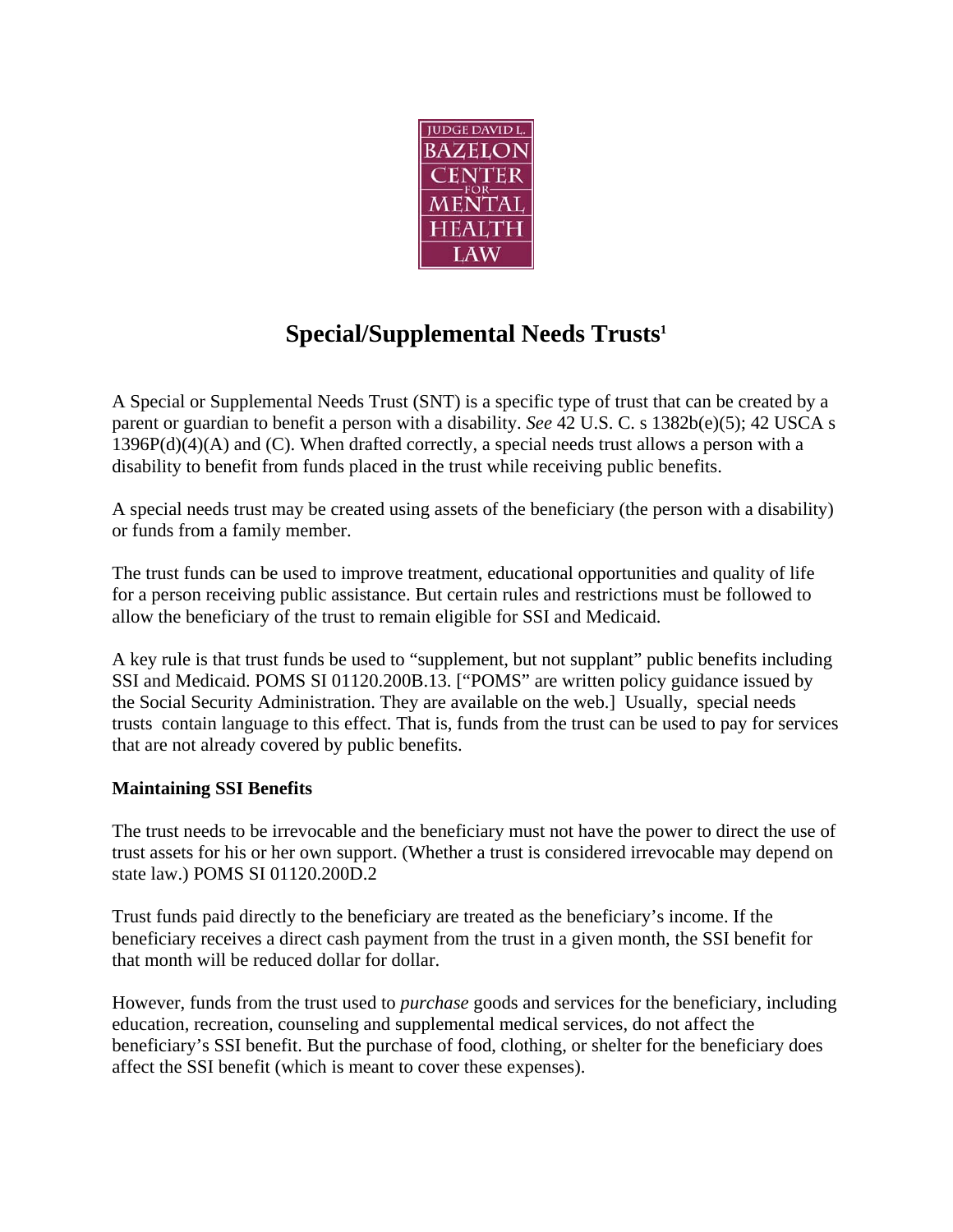If the trust purchases food, clothing or shelter, the SSI benefit will be reduced up to one-third of the total benefit (under a rule called the "presumed maximum value rule"). For example, if the entire SSI benefit for a given month will be \$660 and the trust spends \$400 on the beneficiary's housing that month, the SSI payment for that month will be reduced by \$220, or one-third of the total benefit. POMS SI 01120.200E.1.

There are also specific rules about home ownership. When the trust purchases a home outright (there is no mortgage) for the beneficiary, the beneficiary's SSI is *not* reduced. This is true even if the beneficiary pays rent to the trust. (There may be a one-third reduction in the one month in which the home purchase is made). POMS SI 01120.200F.1 But if the trust purchased the home using a mortgage, and the trust makes monthly payments on the mortgage, then the SSI payments will be reduced by up to one-third (the portion of SSI associated with housing) each month. POMS SI 01120.200F.3.

Whether the home is purchased outright or using a mortgage, the SSI payment will be reduced by up to one-third each month if the trust pays for household expenses (including taxes, heat, electricity, water, sewer, trash collection). POMS SI 00835.465D.

### **Maintaining Medicaid Benefits**

In 1993, Special Needs Trusts were given a special status for Medicaid purposes. 42 USCA s 1396P(d)(4)(A) and (C). Trust funds are not considered a "resource" of the beneficiary, provided that the trust meets a few conditions: the trust must be for the sole benefit of a person with a disability and, if the trust was established using the beneficiary's assets, any money that remains when the beneficiary dies must be paid to the state (up to the amount that was spent on health care for the beneficiary through Medicaid).

State laws and court decisions may specify particular procedures and requirements that need to be followed to ensure the trust does not affect Medicaid eligibility of beneficiaries in the state. See, e.g., Ala. Code § 19-3B-1101 (2007); Colo. Rev. Stat. Ann. § 15-14-412.8 (West 2006); 760 Ill. Comp. Stat. Ann. 5/15.1 (1996); Minn. Stat. Ann. § 501B.89 (West).

### **SSDI**

There may be additional complications if the individual receives SSDI (social security disability insurance/income) in addition to SSI or Medicaid. This memo does not address any such complications.

### **Types of Special Needs Trusts**

**A third-party trust is one** for which the assets are contributed by someone other than the beneficiary. Typically a parent or grandparent sets up this type of trust in place of a direct bequest in a will in order to preserve the beneficiary's eligibility for benefits. Usually, trust language explicitly directs the trustee not to make distributions that disqualify the beneficiary from government services. There may be more than one trustee managing a third-party trust. Often, a professional money manager will be responsible for investing and managing funds while a family member oversees the discretionary disbursements from the trust. The trust is not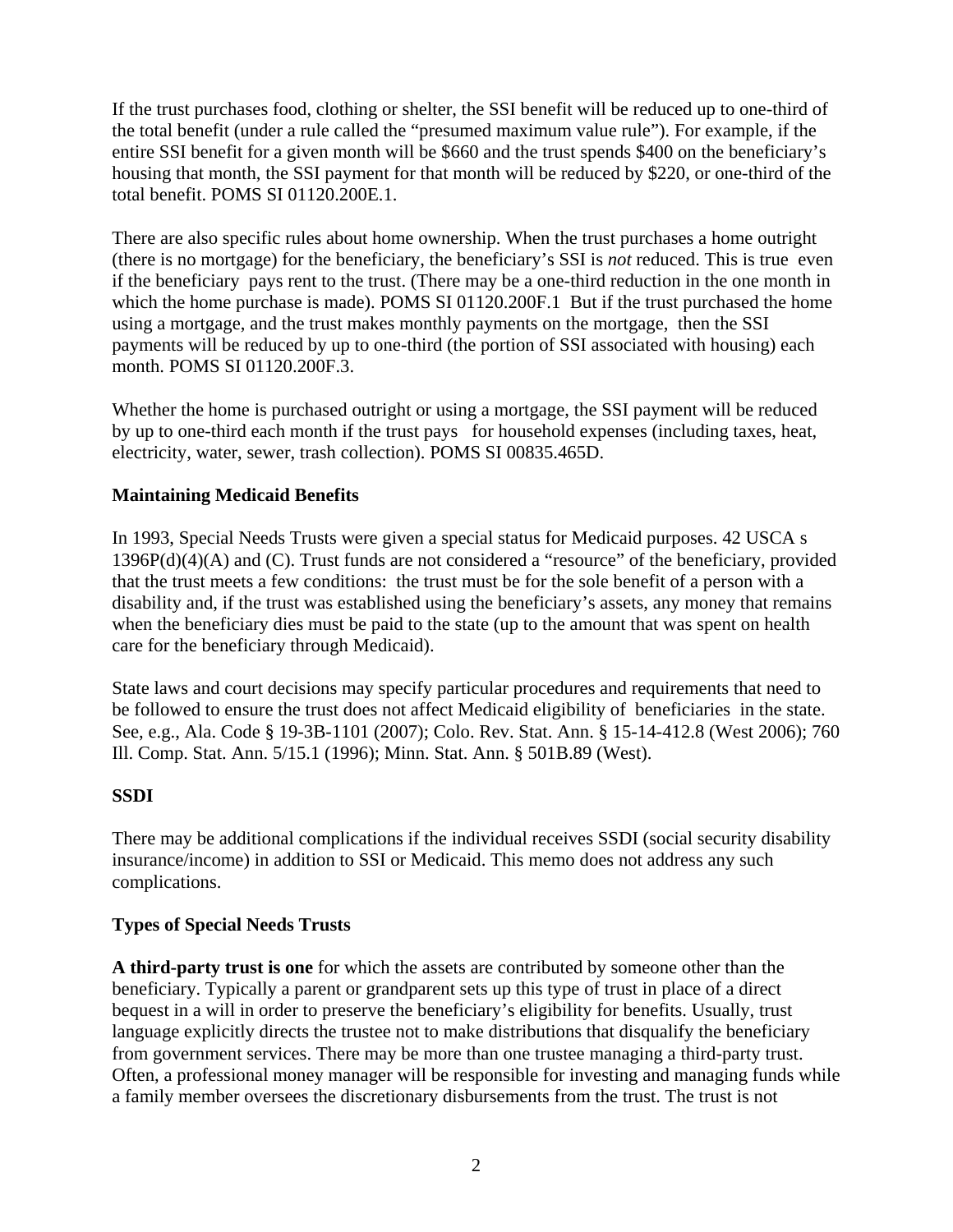required to include a Medicaid pay-back provision. It can be set up to include a residual beneficiary in the event of the beneficiary's death.

**A first-party trust** is one in which the beneficiary's own assets are used to create the special needs trust. This will often be appropriate when the beneficiary has received a settlement or inheritance that would disqualify him or her from government benefits. The funds will not interfere with the provision of government benefits when 1) the beneficiary is a person with a disability under age 65; 2) the trust was established by a parent, guardian, grandparent or court; and 3) the state will receive all amounts remaining in the trust upon the beneficiary's death, up to the amount that was paid out in Medicaid expenses. POMS SI 01120.203B.1. The disability definition for this section is the same as that for  $SSI.^2$ . As in the case of a third-party trust, a firstparty trust may have more than one trustee.

**A pooled trust** is established and administered by an organization to manage many individuals' special needs trusts. Each person has an individual account within the pooled trust. If an individual with a disability enters a pooled trust and uses his or her own resources to create the trust, it must meet all of the requirements of a first-party trust, including the pay-back provision. In some states the master pooled trust may be allowed to retain what remains in an individual trust account rather than paying it to Medicaid upon the beneficiary's death.<sup>3</sup> Pooled trusts should be irrevocable to avoid being counted as resources.

Examples of pooled trust documents can be found at: http://www.sntcenter.org/TypesOfTrusts.htm

## **For additional information on Special Needs Trusts, you can visit:**

The Centers for Medicare and Medicaid Services Website: http://www.cms.hhs.gov/MedicaidEligibility/11\_TreatmentofTrusts.asp#TopOfPage

The Social Security Administration's Program Operations Manual Online: https://secure.ssa.gov/apps10/poms.nsf/chapterlist!openview&restricttocategory=05 (in particular see the chapters on resources and income)

The National Alliance on Mental Illness Guide:

http://www.nami.org/Template.cfm?Section=Special\_Needs\_Estate\_Planning&Template=/Conte ntManagement/ContentDisplay.cfm&ContentID=8936

 $\frac{1}{1}$  The contents of this document were developed under a grant to the University of Pennsylvania from the Department of Education, NIDRR grant number H133B080029 (Salzer, PI). However, those contents do not necessarily represent the policy of the Department of Education, and you should not assume endorsement by the Federal Government.

<sup>&</sup>lt;sup>2</sup> See 42 USCA s 1396P(d)(4)(A), indicating that qualifying special needs trusts include:

A trust containing the assets of an individual under age 65 who is disabled (as defined in section  $1382c(a)(3)$  of this title) and which is established for the benefit of such individual by a parent,